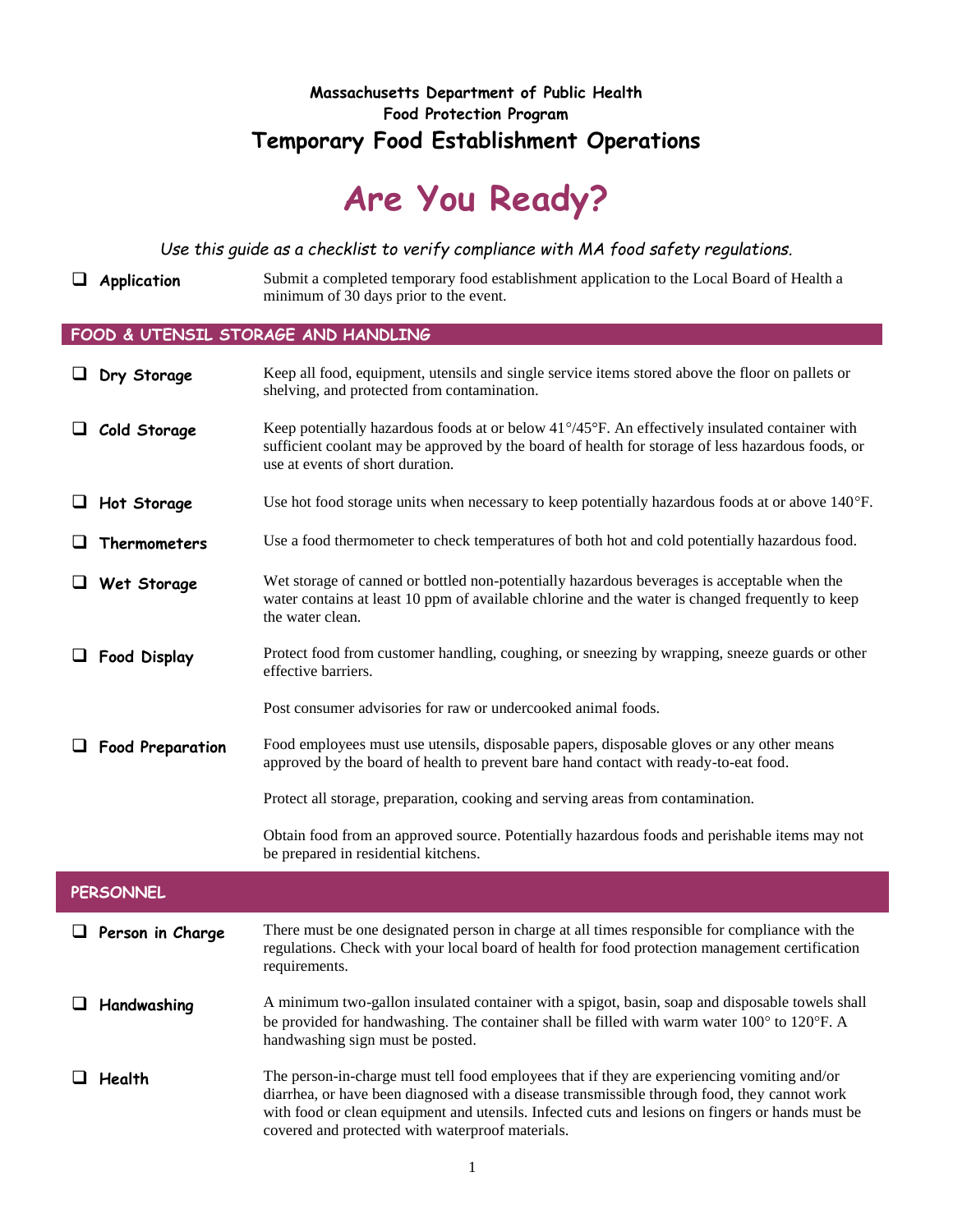|  | Hygiene |  |
|--|---------|--|

**Hygiene** Food employees must have clean outer garments and effective hair restraints. Tobacco usage and eating are not permitted by food employees in the food preparation and service areas.

## **CLEANING AND SANITIZING**

| ❏<br>Warewashing                                             | A minimum of three basins, large enough for complete immersion of utensils and a means to<br>heat water are required to wash, rinse and sanitize food preparation equipment that will be used<br>on a production basis. |  |  |  |  |  |  |  |
|--------------------------------------------------------------|-------------------------------------------------------------------------------------------------------------------------------------------------------------------------------------------------------------------------|--|--|--|--|--|--|--|
|                                                              | The board of health may require additional sets of utensils if warewashing sinks are not easily<br>accessible.                                                                                                          |  |  |  |  |  |  |  |
| Sanitizing                                                   | Use chlorine bleach or other approved sanitizers for sanitizing food contact surfaces, equipment<br>and wiping cloths.                                                                                                  |  |  |  |  |  |  |  |
| <b>Wiping Cloths</b>                                         | Store wet wiping cloths in a clean 100ppm chlorine solution. Change frequently.                                                                                                                                         |  |  |  |  |  |  |  |
| <b>WATER</b>                                                 |                                                                                                                                                                                                                         |  |  |  |  |  |  |  |
| <b>Water Supply</b><br>⊔                                     | An adequate supply of potable water shall be on site and obtained from an approved source.<br>Water storage at the booth shall be in approved storage containers.                                                       |  |  |  |  |  |  |  |
| Wastewater<br>Disposal                                       | Dispose of wastewater in an approved wastewater disposal system. An adequate number of<br>covered containers, labeled "Wastewater" shall be provided in the booth.                                                      |  |  |  |  |  |  |  |
| <b>PREMISES</b>                                              |                                                                                                                                                                                                                         |  |  |  |  |  |  |  |
| <b>Floors</b>                                                | Unless otherwise approved, floors shall be constructed of tight wood, asphalt, or other cleanable<br>material. Floors must be easily cleanable.                                                                         |  |  |  |  |  |  |  |
| Walls & Ceilings<br>⊔                                        | Walls and ceilings are to be of tight and sound construction to protect from entrance of<br>elements, dust, debris and, where necessary, flying insects. Walls shall be easily cleanable.                               |  |  |  |  |  |  |  |
| Lighting                                                     | Provide adequate lighting by natural or artificial means if necessary. Bulbs shall be shatterproof<br>or shielded.                                                                                                      |  |  |  |  |  |  |  |
| Counters/Shelving                                            | All food preparation surfaces shall be smooth, easily cleanable, durable and free of seams and<br>difficult to clean areas. All other surfaces shall be easily cleanable.                                               |  |  |  |  |  |  |  |
| Trash                                                        | Provide an adequate number of cleanable containers inside and outside the booth.                                                                                                                                        |  |  |  |  |  |  |  |
| Restrooms                                                    | Provide an adequate number of approved toilet and handwashing facilities. These facilities shall<br>be accessible for employee use.                                                                                     |  |  |  |  |  |  |  |
| Clothing                                                     | Store personal clothing and belongings in a designated place in the booth, away from food<br>preparation, food service and warewashing areas.                                                                           |  |  |  |  |  |  |  |
| Need more information on food safety and MA food reaulations |                                                                                                                                                                                                                         |  |  |  |  |  |  |  |
|                                                              |                                                                                                                                                                                                                         |  |  |  |  |  |  |  |
| <u>www.mass.gov/dph/fpp</u>                                  | <b>Retail Food Information</b>                                                                                                                                                                                          |  |  |  |  |  |  |  |
|                                                              | http://www.umass.edu/umext/nutrition/programs/food_safety/resources/index.html                                                                                                                                          |  |  |  |  |  |  |  |

**[www.foodsafety.gov](http://www.foodsafety.gov/) Gateway to Government Food Safety Information**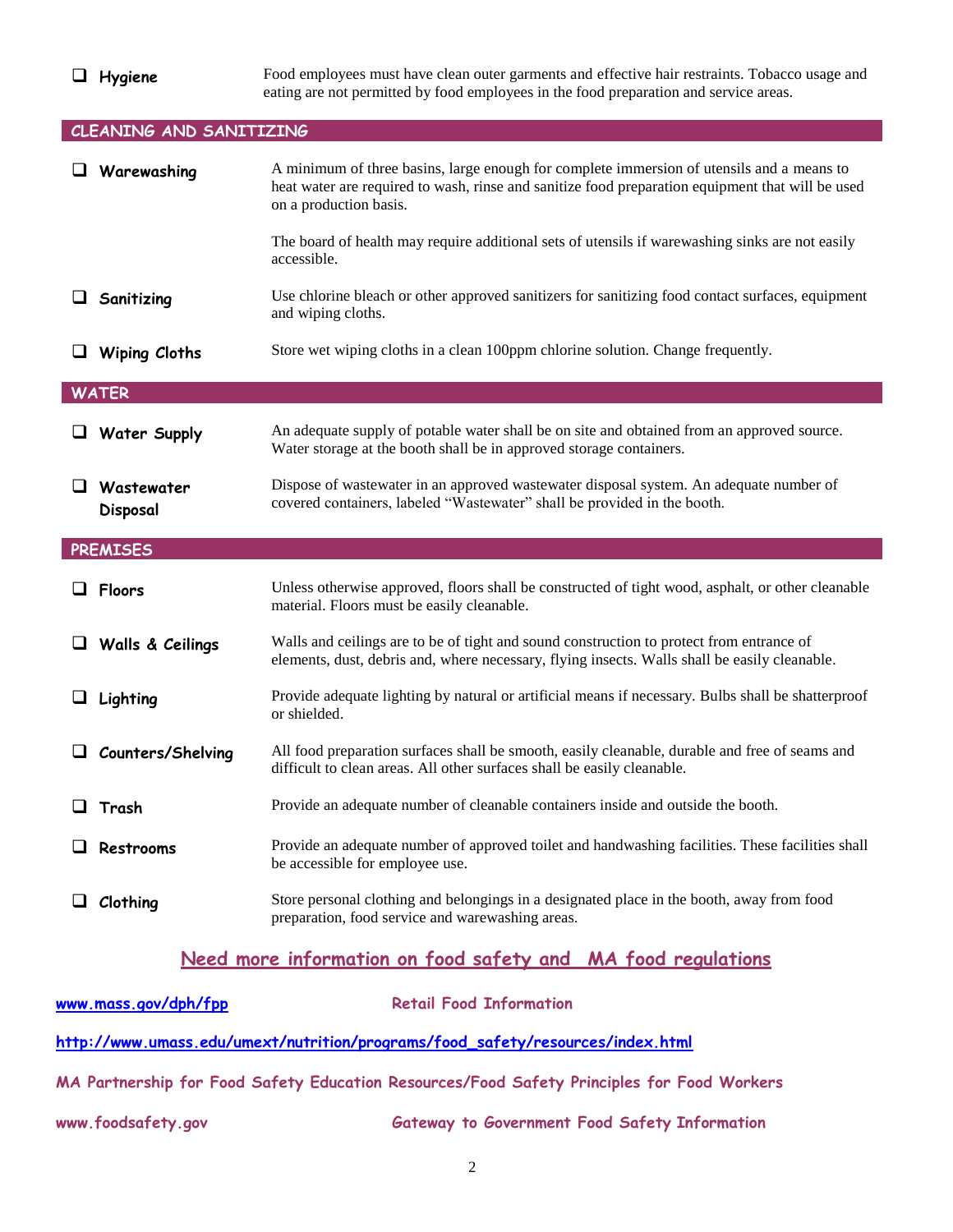## **TOWN OF FAIRHAVEN BOARD OF HEALTH FOOD PROTECTION PROGRAM**

## **TEMPORARY FOOD ESTABLISHMENT GUIDELINE FOR LOCAL BOARDS OF HEALTH**

## **INTRODUCTION**

A temporary food establishment is defined by the 1999 Food Code as a food establishment that operates for a period of no more than 14 consecutive days in conjunction with a single event or celebration. Temporary food establishments (TFE) are licensed and inspected by local boards of health (LBOH) in accordance with Massachusetts Regulation 105 CMR 590.000 Minimum Sanitation Standards for Food Establishments - Chapter X.

Temporary food events present special challenges to the Sanitarian. TFE may operate either indoors or outdoors and often have limited physical and sanitary facilities available. Certain organizations may also presume they are exempt from LBOH regulations because of their non-profit status. Non-profit organizations are not exempt unless they distribute the food for free or at cost. An event that is advertised with fliers, banners, newspaper articles, radio or TV announcements, or by other means, is considered a public event and is subject to the health code requirements of the regulatory authority. Private events for members only that are not advertised might not be considered public events by the regulatory agency.

Frequently, there are operators who want to run temporary establishments on an ongoing basis. LBOH should evaluate whether the operation would be defined as a temporary establishment under the current regulations, or whether the temporary establishment operator is using the definition to get around complying with full food service regulations. Roadside stands and farmers markets, which sell only fresh, produce, non-profit organizations (i.e. soup kitchens, food donations for charity), which distribute food for free or at cost, and neighborhood bake sales, are exempt from the regulations.

Food preparation in TFE operations can pose significant hazards due to limited physical facilities and equipment. The lack of proper storage and preparation space, inadequate refrigeration and hot holding units, inadequate hand washing facilities and the lack of a hot/cold potable water supply are a few of the factors often identified in TFE operations which may contribute to crosscontamination, inadequate holding temperatures and the contamination of food by infected food handlers. Menus, physical facility and equipment design, food supply sources and food handling procedures should be carefully reviewed with the operator prior to the issuance of a permit by the board of health.

Temporary food events such as traveling fairs and carnivals, multi-cultural celebrations, special interest fund raisers and restaurant food shows have become extremely popular within the last few years. Many of these TFE are high-risk food operations, which must be carefully monitored by the LBOH. The materials in this package are designed to facilitate the application approval process and to provide event coordinators and TFE operators with basic food safety requirements necessary to prevent a foodborne outbreak.

## **A. MONITORING TEMPORARY FOOD EVENTS IN YOUR COMMUNITY**

- 1. Many events are scheduled on an annual basis. Keep a calendar of these events.
- 2. Be alert for flyers, banners, newspaper, radio announcements and Internet postings on city and town event calendars.
- 3. Contact your local visitor's association or Chamber of Commerce. These organizations maintain schedules of events.
- 4. Contact managers of fairgrounds, parks, and other locations where temporary events are often held.

## **B. COORDINATING THE TEMPORARY FOOD ESTABLISHMENT APPLICATION PROCESS**

1. For scheduled and/or annual events, contact the event coordinator and have them complete and return the Coordinator's Check List 30 days prior to the event. Be sure to get the indicated information under the following items: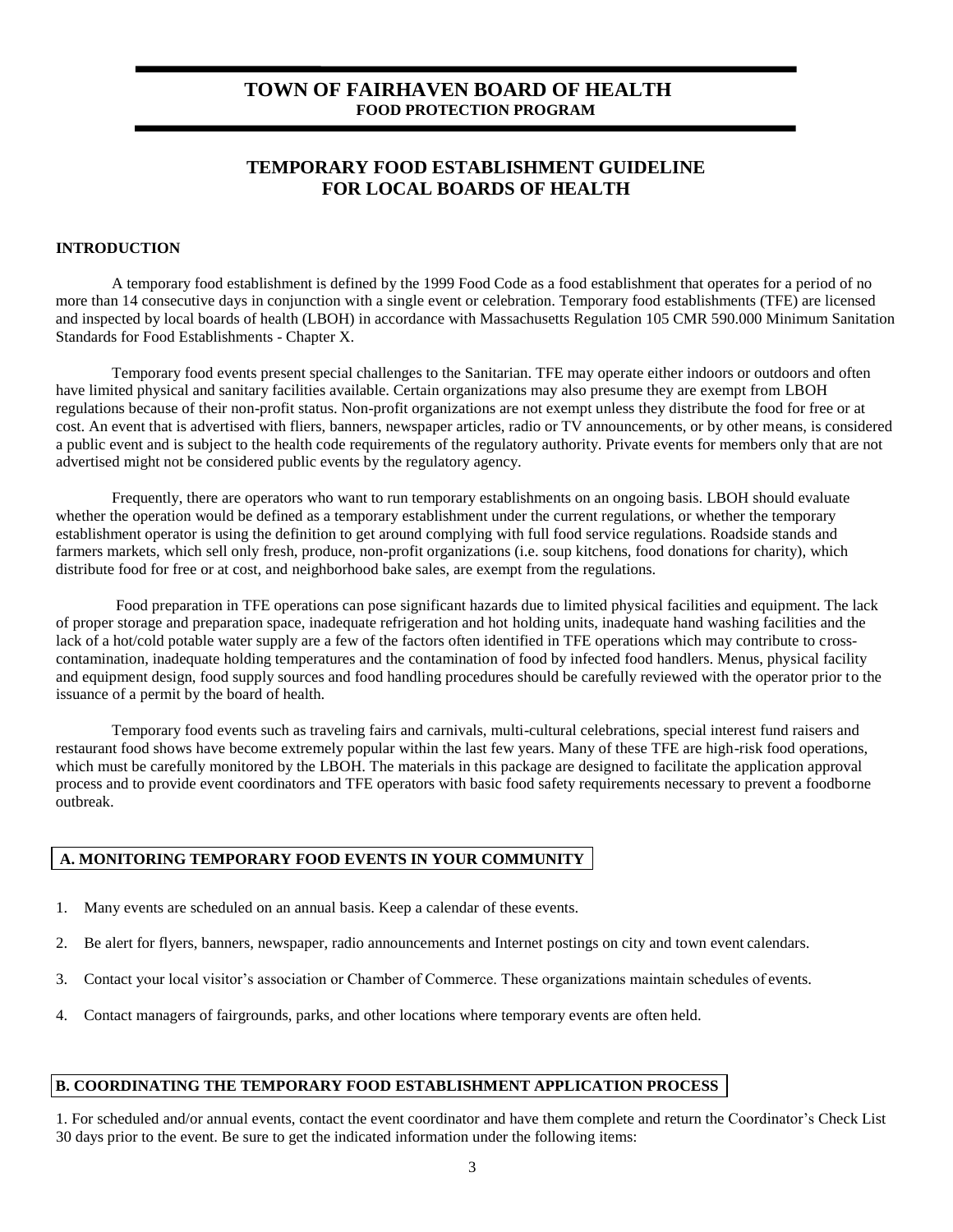- Item 2 (Expected number of patrons/day). This number is needed to determine the number of restroom facilities required at the event.
- Item 3 (Location). This is the exact location. The purpose is to assess the location regarding the availability of water, wastewater and solid waste facilities and services; dust control, and the size of the parcel for the expected number of patrons.
- Item 8 (Restroom Facilities) This includes the number and type of toilet and handwashing facilities to be provided.
- Toilets**.** In the interest of public health, toilet facilities should be provided at gatherings longer than 2 3 hours. Providing adequate toilets and handwashing facilities would normally be the responsibility of the coordinator. Toilets may consist of properly designed and operated portable toilets.

The requirement for toilets at outdoor temporary food events is not covered under MA Fuel Gas and Plumbing Code. LBOH should use the "Sanitarian and Health Official Guide" for determining the "Portable Restroom Requirements at Special Events and Crowd Gatherings" as published by the Center for Business and Industrial Studies, University of Missouri, St. Louis, MO 63121. The peak crowd should be used to determine the number of toilets required.

At least one lavatory per 5 toilets should be provided. Lavatories should be installed within or adjacent to a toilet room if running water is practically available. If running water is not practically available, lavatories must be equipped with water for handwashing from an approved storage tank. Storage tanks used in remote or other locations where running water is not practical should:

- a) be clean,
- b) not have been used previously for the storage of wastewater or toxic substances,
- c) be of adequate capacity to provide .25 gallon per person for the peak crowd,
- d) be refilled at least daily,
- e) provide water at lavatories via gravity flow, and
- f) flow into a catchment, drywell or other receptacle approved for the event by the department.
- Item 9 (Electricity). This information will help the Sanitarian determine the type of food that can be safely prepared or served at the event.
- Item 10-12 (Water, Wastewater and Solid Waste). This information will help the Sanitarian determine if adequate facilities are provided on site or if additional supplies / services are needed.
- Request a list of the names, telephone numbers and addresses of the TFE operators.
- 1. Prepare packets which include:
	- Cover Letter
	- Temporary Food Service Permit Application
	- "Are You Ready?" Check List
	- "Food Safety at Temporary Events" pamphlet or other educational materials.

Cover letters should include the deadline for receipt of the applications and a general schedule for pre-opening inspections.

- 2. Send the coordinator a number of packets, which he/she will distribute to potential operators; or obtain a list of operators from the coordinator and mail each individual operator a packet.
- 3. Days prior to the event, check the applications received against the list of operators from the coordinator. Call or send a reminder postcard or letter to operators for whom you have not received an application.
- 4. Inform the coordinator that reports of suspected or confirmed illness associated with the event must be immediately reported to the LBOH.

## **C. REVIEWING APPLICATIONS AND REGULATIONS WITH TFE OPERATORS**

1. **Food Preparation and Plan Review:** Conduct a food preparation and plan review based on the menu and procedures identified on the Application for Temporary Food Service Permit. It may be necessary to call or meet with the TFE operator to obtain complete information.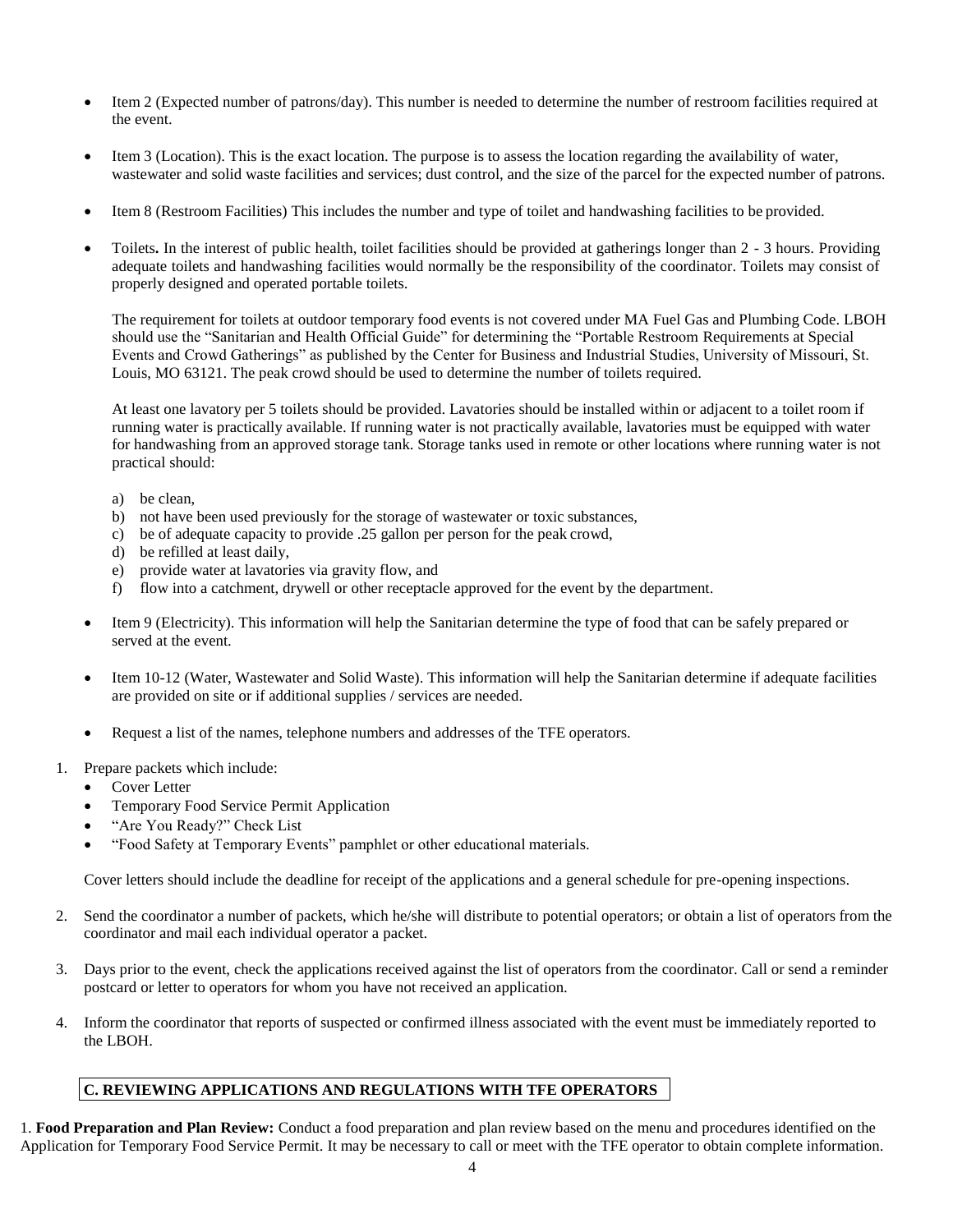Event coordinators often schedule meetings to review event policies and procedures with the concessionaires. This is an excellent opportunity for you to meet with the temporary food operators and review requirements, answer questions and assist them in completing the application. Also inform the event coordinators and the TFE operators that reports of suspected or confirmed illness associated with the event must be immediately reported to the LBOH.

- Item 2 (Menu) The operator should list all menu items including beverages, condiments, etc. The sanitarian may prohibit certain foods or procedures based on the availability of adequate physical and sanitary facilities. Menus should be kept simple.
- Item 3 (Agreement). The letter of agreement should include dates, times and foods to be prepared at the permitted or otherwise approved kitchen. A copy of the approved kitchen's food permit should also be attached if the establishment is in another city or town.

Item 4 (Potentially Hazardous Foods And Other Foods Which Will Support The Survival Of Pathogenic Organisms). Insure that the operator has correctly identified all such foods listed in the menu and has accurately indicated all food handling steps involving each item. Identify high-risk foods, which have been implicated in foodborne outbreaks (i.e. salads, sandwiches, ice, ground beef). Pay special attention to foods, which will require several steps of preparation or handling prior to service, and foods, which are prepared 12 or more hours prior to service. Encourage TFE operators to prepare food as close to time of service as possible. The Sanitarian may restrict foods prepared and served based on preparation and/or physical and sanitary facilities available. Meat, poultry, seafood and other PHF items may be approved if they simply require cooking and/or holding at the TFE site prior to service. If such PHFs and other foods such as salads which require extensive processing, i.e. thawing, cutting, mixing, and cooling prior to cooking or serving is necessary, these activities must be conducted in an approved kitchen such as a restaurant. Sometimes a church or club kitchen, which is licensed by the board of health, could be approved for preparation prior to an event. All food service establishments should be evaluated to determine if it has the space and equipment to safely accommodate the additional food preparation/storage/transportation that is proposed, before approving its use in conjunction with a temporary establishment.

When reviewing food preparation procedures with the TFE operator, let the operator explain to you in his or her own words how each food item is handled from receiving to serving. Using the principles of Hazard Analysis Critical Control Point (HACCP), critical control points and monitoring procedures can be identified for each food item. Examples of questions, which should be addressed to identify potential critical control points, include:

| Food Supply   | Will all prepared foods be from an approved source?                                         |
|---------------|---------------------------------------------------------------------------------------------|
|               | Will raw eggs, meat, seafood etc., be used in any ready-to-eat foods, which does not        |
|               | require cooking?                                                                            |
|               | Will shellfish tags, which identify source and dealer available for shellfish and retained  |
|               | for 90 days?                                                                                |
|               | Will shucked shellfish containers labeled with the kind and quantity of shellfish, name,    |
|               | address and certificate number of the dealer and the lot number?                            |
|               | Will meat and poultry be from a USDA inspected source?                                      |
|               | Will any home-canned products used?                                                         |
|               | How will all fresh produce (fruits and vegetables) be washed prior to use?                  |
|               | Will the water/ice be from an approved source?                                              |
| Infected      | Are food employees aware that they will not be permitted to work if they have vomiting,     |
| Employees     | diarrhea, fever or are diagnosed with a disease transmissible through food?                 |
|               | Are food employees aware that infected cuts and lesions must be well protected with a       |
|               | finger cot or disposable glove?                                                             |
| $Cross-$      | Will ready-to-eat foods be adequately protected from cross-contamination by raw animal      |
| Contamination | foods during storage?                                                                       |
|               | How will food-contact surfaces be cleaned and sanitized after preparing raw animal          |
|               | foods.                                                                                      |
|               | Will separate utensils and containers be used for handling raw and cooked animal foods      |
|               | during the cooking process?                                                                 |
|               | Will food stored in ice be adequately protected from melting water?                         |
|               | How will food be protected from environmental contaminants (i.e. dust, insects, birds)      |
|               | during preparation and holding prior to service?                                            |
| Storage/Cold  | Will refrigeration units or coolers with ice/ice packs effectively hold PHFs at 41°/45°F or |
| Holding       | below for the duration of the event?                                                        |
|               | Will ice used to store foods be properly drained?                                           |
|               | Will refrigeration units be equipped with thermometers?                                     |
| Thawing       | How will frozen foods be thawed, if necessary, prior to service?                            |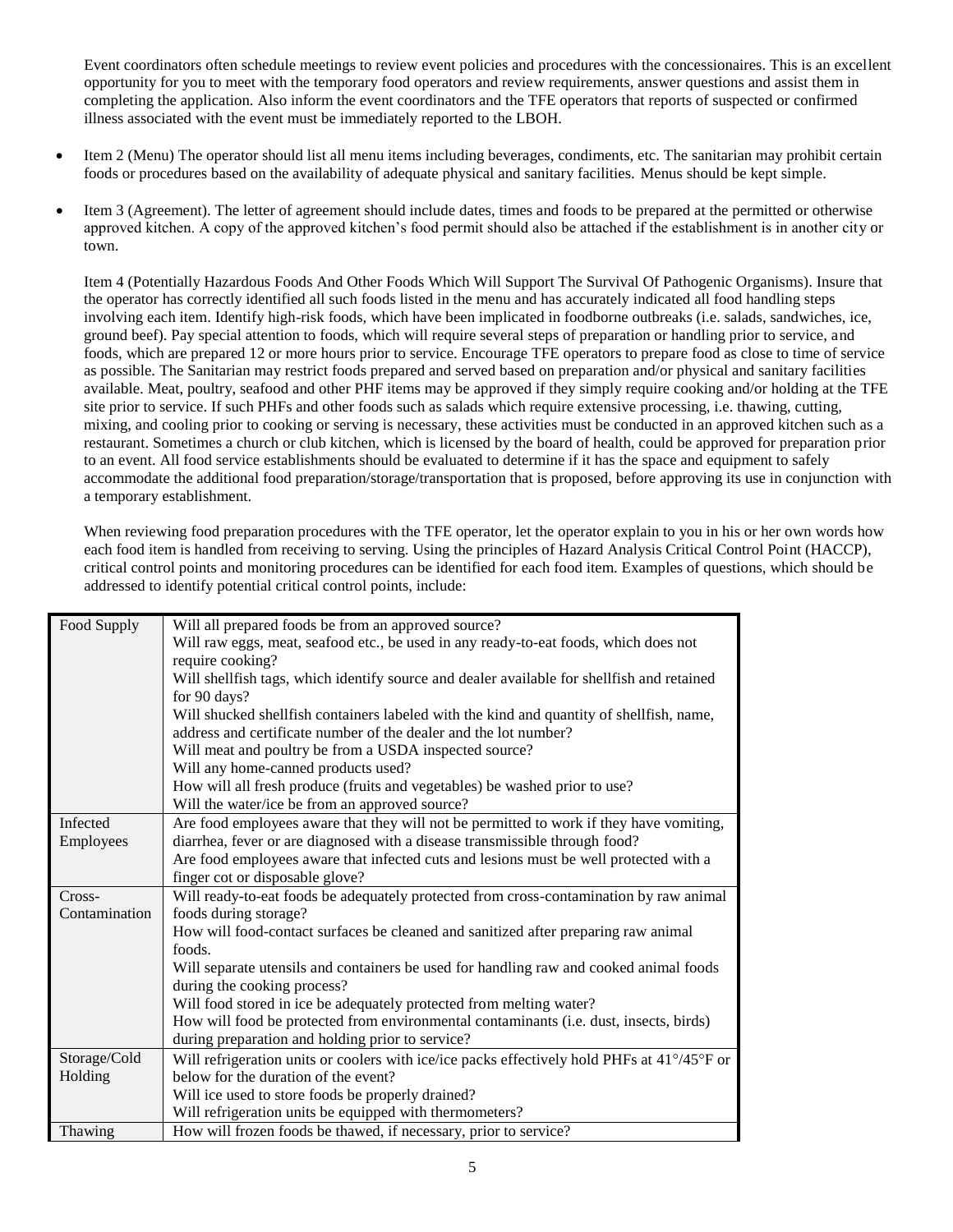| Preparing           | How will food employees wash their hands?                                                          |
|---------------------|----------------------------------------------------------------------------------------------------|
|                     | How will bare hand contact with ready-to-eat foods be prevented?                                   |
|                     | How long will it take to prepare PHFs at ambient air temperatures?                                 |
|                     | How will food temperatures be monitored?                                                           |
| Cooking             | Does the TFE operator own a food stem thermometer?                                                 |
|                     | To what temperatures will PHF be cooked?                                                           |
| <b>Hot Holding</b>  | How will hot PHFs be held at 140°F or above prior to service?                                      |
| Cooling             | How will PHF be cooled?                                                                            |
|                     | How will leftovers be handled?                                                                     |
|                     | Will salads with PHFs be made with pre-chilled ingredients?                                        |
| Reheating           | How will cooled PHF be reheated?                                                                   |
|                     | To what temperature will PHF be reheated?                                                          |
| Serving             | How will bare hand contact with ready-to-eat foods be prevented?                                   |
| <b>Transporting</b> | How will PHF be held at $41^{\circ}/45^{\circ}$ F and below or at $140^{\circ}$ F and above during |
|                     | transportation?                                                                                    |

The Sanitarian should:

- 1. Identify the critical control points for each potentially hazardous food item. There may be many control points. Critical control points are those few steps in a process that are most conducive to bacterial contamination, survival or growth. (i.e. handling of ready-to-eat food, which does not require further cooking with bare hands).
- 2. Correct any deficiencies at critical control points (i.e. rapid cooling of potentially hazardous food, preparing raw and ready-to-eat foods on separate work surface, prepare foods as close to service as possible) and insure that proper equipment and procedures are provided.
- 3. Identify how the critical control points for each operation will be monitored. Make note of these points on the back of the application form under LBOH Comments.
- 4. Emphasize these monitoring points during subsequent inspections, with appropriate enforcement action when these critical steps are not being followed. Appropriate enforcement action could include voluntary destruction of food or suspension of the permit where necessary.
- Item 5 (Food Sources). Meat and poultry sources must be USDA inspected. All foods must be from approved sources that are licensed and inspected by the regulatory agency. Shellfish tags must be available at the time of inspection and be retained by the TFE operator for 90 days.
- Item 5 (Water/Ice Supply). A potable water supply, which complies with all applicable regulations, is necessary for food preparation, drinking, handwashing and cleaning and sanitizing food contact surfaces. A municipal water source is preferred. Containers used to haul potable water must be food grade, used for no other purpose, and dispense water via a spout or capped opening.

Ice from an approved must be made from potable water and be in chipped, crushed or cubed form. Ice should be stored and dispensed in a way, which protects it from contamination. Disposable gloves should be used when dispensing utensils have short handles.

- Item 5 (Wastewater). Wastewater must be disposed of in a public sewerage system or by a sewage disposal system constructed, maintained and operated according to applicable law. Holding tanks may be considered for wastewater disposal in remote locations.
- Item 6 (Plan Review Sketch). The operator needs to provide an adequate and complete to-scale drawing of the establishment. "Same as last year" is not acceptable.

Storage Facilities: Food, equipment and utensils and single service items should be protected from environmental contaminants and stored off the ground on pallets or shelving. Only items necessary for the TFE operation should be stored in the TFE.

Dishwashing Facilities: For short term events (1-3 days), dishwashing equipment may not be needed provided that 1) the operator has a very limited menu requiring very few utensils; and 2) enough utensils can be provided to replace soiled utensils or those used on a production basis. Utensils used on a production basis should be cleaned or replaced every 4 hours. Warewashing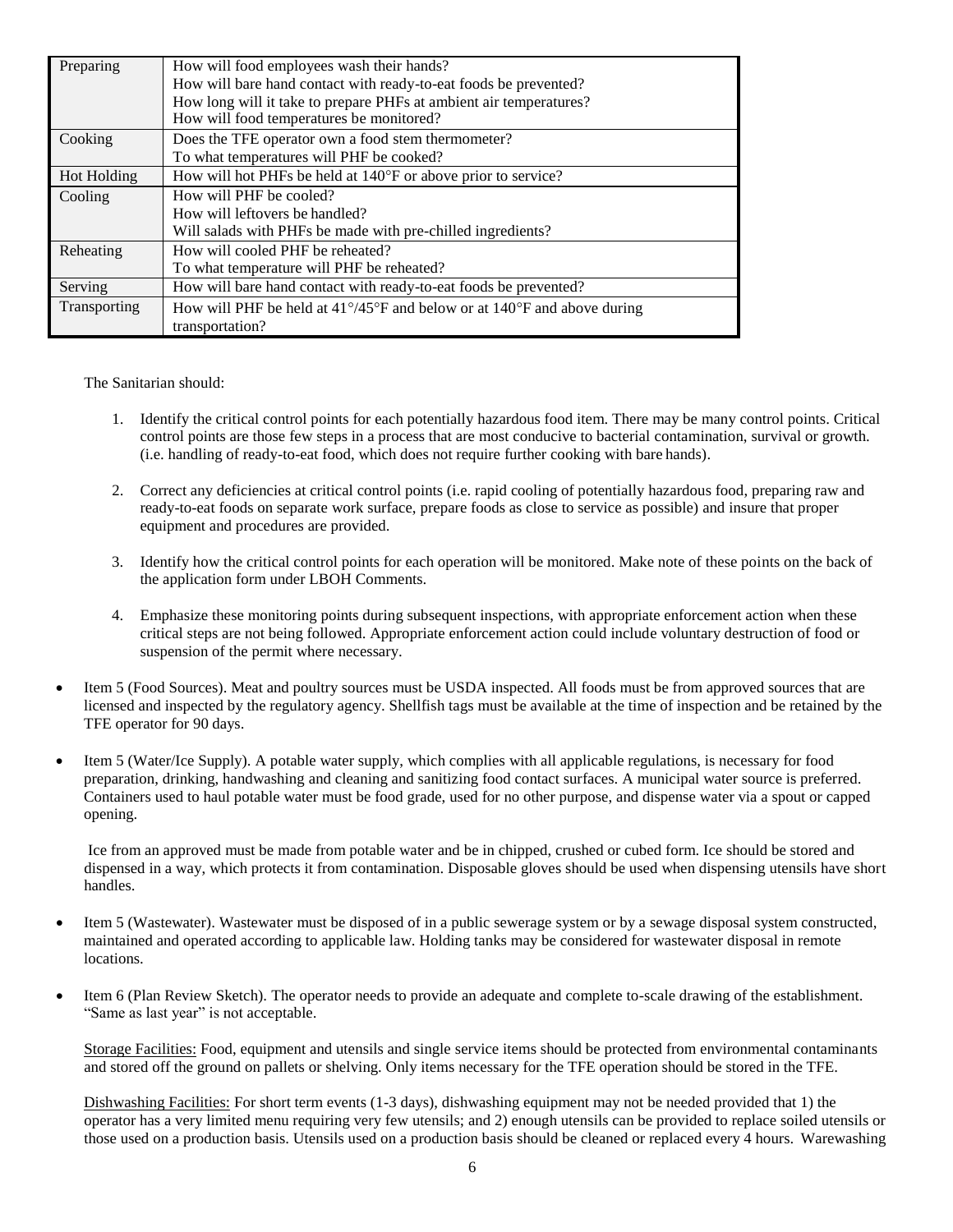facilities must include a 3-compartment sink or 3 basins large enough for complete immersion of utensils and be supplied with adequate hot water to wash, rinse and sanitize. Disposable single-service utensils should always be used if adequate warewashing facilities are unavailable.

Floors/Walls/Ceilings/Openings: For short term events (1-3 days) at the discretion of the Sanitarian, a grass, woodchip or gravel floor surface may be acceptable if dust can be controlled and if food, utensils and equipment can be stored well above the ground on shelving or pallets. For repeated use of the booth or for booths used at events of long duration, floor/wall/ceilings must be durable and cleanable and all interior wood must be finished so it is non-absorbent and cleanable.

If food is being prepared, the TFE should have a ceiling and should be entirely enclosed. Walls may be constructed of plastic or screening. Windows should be screened to prevent the entry of insects. Screening material used for walls, doors or windows should be at least 16 mesh to the inch. Doors should be solid or screened and be self-closing. Walls and ceilings should be of tight and sound construction to protect from the entrance of the elements and, where necessary, crawling and flying insects. Counter service openings should be no larger than necessary for the serving of food and should be kept closed, except when in actual use. If food is pre-packaged or kept protected until served, full enclosure requirements may be waived by the Sanitarian.

Handwashing Facilities: TFE operations that prepare foods, which are not pre-packaged, must be equipped with a handwashing sink or alternative handwashing station. A large insulated urn (2 gallons minimum) full of warm water, a soap dispenser, a roll of paper towels and a bucket to collect wastewater may be sufficient. TFE selling only pre-packaged foods or preparing only frankfurters may be exempt. The use of disposable gloves can provide an additional barrier to contamination, but gloves are no substitute for handwashing. Hand sanitizers may also be recommended in conjunction with handwashing.

Hot Holding Equipment: Equipment must be capable of holding foods at 140° F or above. Sterno is not generally acceptable for hot holding except where used to maintain hot food temperatures during display for 1 to 2 hours. A certificate from the local fire department for open flames must be obtained for propane tanks and other open fires.

Lighting: Natural lighting is generally adequate for TFE set up outside. Booths should be designed to maximize natural lighting. For evening or indoor events, supplemental lighting may be necessary. Lighting over food preparation and service areas must be shatterproof or shielded from breakage.

Non-food Contact Surfaces: For newly constructed booths at events of short duration, clean wood or tarps are acceptable for floor/wall/ceiling construction. For repeated use of the booth or for booths used at events of long duration, floor/wall/ceilings must be durable and cleanable and all interior wood must be finished so it is non-absorbent and cleanable.

Refrigeration: At the discretion of the Sanitarian, potentially hazardous food may be stored in effectively insulated containers using a coolant to maintain temperatures below 45 F at events of short duration. With all other foods and/or at events of long duration, mechanical refrigeration should be provided. All refrigeration units must have a numerically scaled thermometer to accurately measure the air temperature of the unit. Ice cream may be stored on dry ice.

A metal stem thermometer must be provided where necessary to check the internal temperatures of hot and cold foods. Thermometers must be accurate to  $+ 2^{\circ}$  F.

Transportation Equipment: If cold or hot potentially hazardous foods will be transported, adequate hot or cold holding equipment may be necessary depending on the time in transit to ensure that they will be maintained at proper temperatures. All food must be kept covered and protected from contamination during transportation.

2. Notify operators of unapproved food supplies, improper food handling procedures or inadequate facilities as soon as possible. Request modified applications, if necessary. After review and completion of the application by both the applicant and LBOH, give or send a copy to the applicant.

## **D. CONDUCTING PRE-OPENING INSPECTIONS**

Pre-opening inspections are critical at large events because:

 Many event coordinators require operators to be set up and operating when the gate opens. Some operators want to open before the event to serve set-up crews.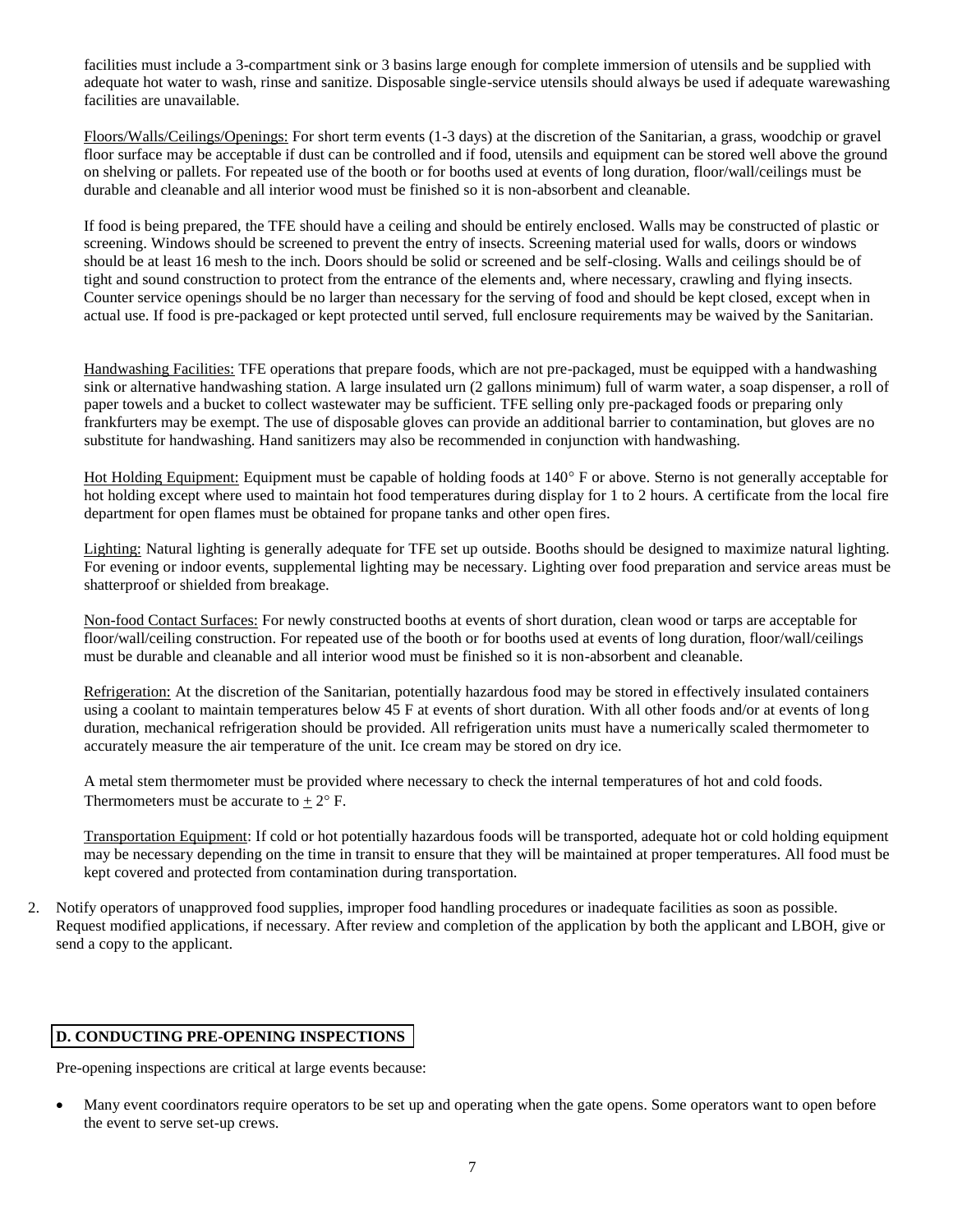- It is impossible to inspect all the temporary food establishments prior to operation during the morning of the event.
- The pre-opening inspection insures that the proper permits have been obtained and that the required structure and equipment are present. This allows the operator sufficient time to correct any deficiencies without delaying opening of the establishment.
- Food handling and other operational aspects of the establishment can be emphasized during the routine inspection because structural items have already been addressed.

## **E. CONDUCTING INSPECTIONS**

1. During inspections, focus first on the monitoring procedures established on the application for the critical control points for that TFE operation. Observe the operation to identify potential sources of contamination and time/temperature abuse. Measure temperature of food in storage, after cooking and during cold/hot holding. Evaluate time/temperature violations to determine if food should be discarded or can be safely served.

Sources of Contamination:

Food Supply: Request to see sales receipts for food supplies. Request to see shellfish tags, which must be retained by the TFE operator for 90 days. Check labeling on processed food products.

Food Handlers: Food handlers must not have any infected cuts or lesions, and must not have any disease transmittable by food. Food handlers with upper respiratory symptoms such as constant coughing or sneezing or food handlers with gastrointestinal symptoms such as cramps, vomiting and diarrhea must be restricted from handling food. Closely observe food handling procedures and hygienic practices to ensure that bare hand contact with ready-to-eat foods are minimized. Food employees should be using utensils, single-service papers or disposable gloves during preparation and service of ready-to-eat food. Disposable gloves are recommended in addition to using utensils or scoops with short handles.

Food handlers must have clean outer garments and hair restraints and restrain from eating and smoking in the TFE food preparation and service area. Persons who are not necessary in the TFE operation must not be in the food preparation and service area. Personal items should be stored in a designated area away from food preparation.

Cross Contamination: Raw foods should be kept protected from ready to eat foods. Observe food handling practices to ensure that equipment and utensils used for raw PHFs are not used for cooked or ready to eat foods. Check sanitization procedures. Food handlers should wash their hands after handling raw PHFs.

Equipment/Utensils/Food Contact Surfaces: Food equipment must be food grade and easily cleanable. Check for availability and use of sanitizer. Wiping cloths must be rinsed frequently in a sanitizing solution (i.e. 100 ppm chlorine). Between uses, dispensing utensils may be stored in the food with the handle extended out of the food; clean and dry or in running potable water.

- 2. Specific TFE requirements are outlined in Section 590.009 (C) Temporary Food Establishments and the 1999 federal Food Code.
- 3. Violations noted must be recorded on an inspection report form and a copy left for the operator at the conclusion of the inspection.
- 4. Critical violations should be corrected before the Sanitarian leaves the TFE. If not possible, critical items should be corrected within 1 or 2 hours with the Sanitarian returning to confirm correction. Other violations must be corrected within a maximum of 24 hours. If violations are not corrected within the time specified, the LBOH may order the establishment to immediately cease food operations in accordance with Section 590.013(I).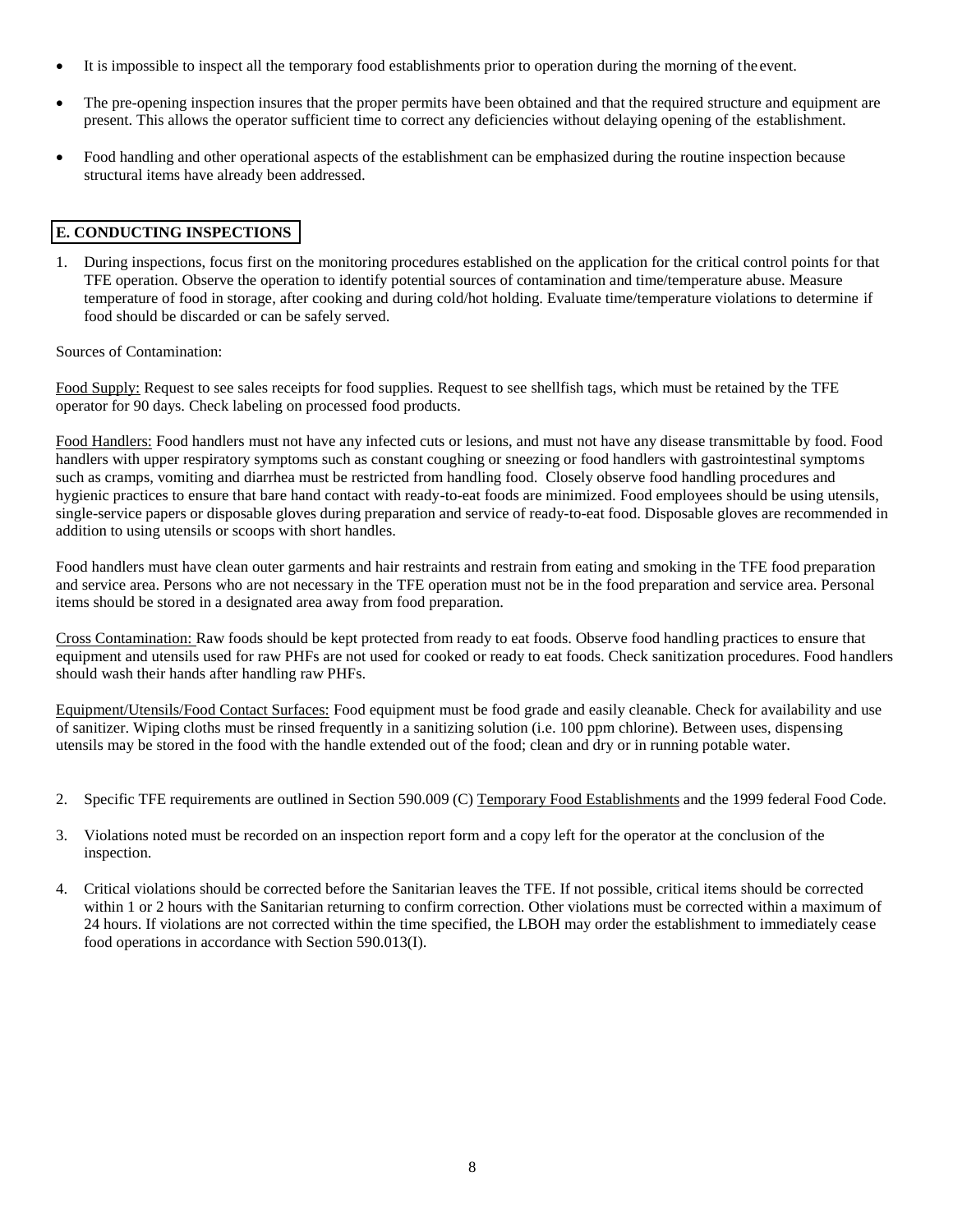#### **REFERENCES**

MA Department of Public Health, 105 CMR 590.000 - Minimum Sanitation Standards for Food Establishments - Chapter X.

U.S. Food and Drug Administration *1999 Food Code.*M.G.L. Chapter 94 Section 328.

Alaska Department of Environmental Conservation: Sanitarian's Guide to Temporary Food Service

Food Safety at Temporary Events, International Association of Milk, Food & Environmental Sanitarians, 200 W Merle Hay Center, 6200 Aurora Avenue, Des Moines, IA 50322.

Sanitation & Health Official Guide- Portable Restroom Requirements at Special Events & Crowd Gatherings, Center for Business and Industrial Studies, University of Missouri - St. Louis, MO 63121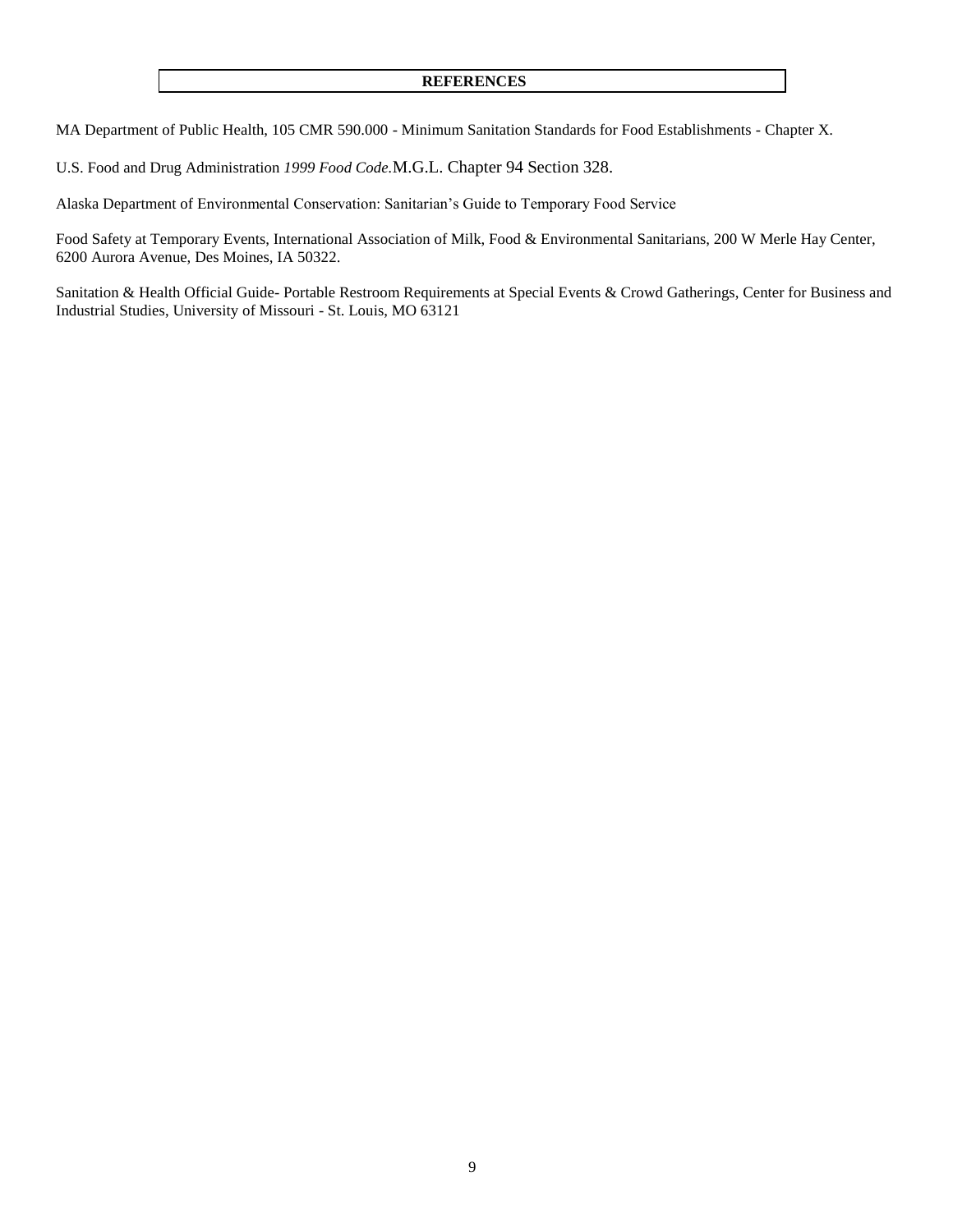## **COVER LETTER TO TFE OPERATORS**

## Dear *TFE Operator*:

The Board of Health has been informed that you intend to operate a temporary food establishment in the *Town of Fairhaven*. A temporary food establishment is defined as a food establishment that operates for a period of time of not more than 14 consecutive days in conjunction with a single event or celebration. Temporary food establishments are licensed and inspected by local boards of health in accordance with Massachusetts Regulation 105 CMR 590.000 Minimum Sanitation Standards for Food Establishments - Chapter X and the federal 1999 Food Code.

Enclosed is a Temporary Food Service Permit Application, which must be completed and returned to the Board of Health 30 days prior to the event. All equipment must be in working order. Failure to correct violations noted during the pre-operational and routine inspections may result in suspension of operations.

Also enclosed is an "Are you Ready" Check List and a "Food Safety at Temporary Events" pamphlet which outline operational requirements and food safety information for temporary food establishment operators. Please review these materials carefully and share them with anyone else who will be preparing and serving food with you. To obtain a copy of 105 CMR 590.000 and the federal 1999 Food Code, which contains specific provisions, contact the State House Bookstore at (617)727-2834 or go to the MA Retail Food Safety Information web site at [www.mass.gov/dph/fpp/retail.](http://www.mass.gov/dph/fpp/retail)

Please note that non-profit organizations are exempt from paying the temporary food permit application fee and obtaining a certified food protection management and allergen awareness certifications. Documentation of the exemption must be provided when applying. The temporary food permit application fee is \$50.00 and the fee for farmers markets is \$25.00.

Please contact the Board of Health if you have any questions or need assistance with completing your application at (508) 979-4023 ext. 125.

Sincerely,

Fairhaven Board of Health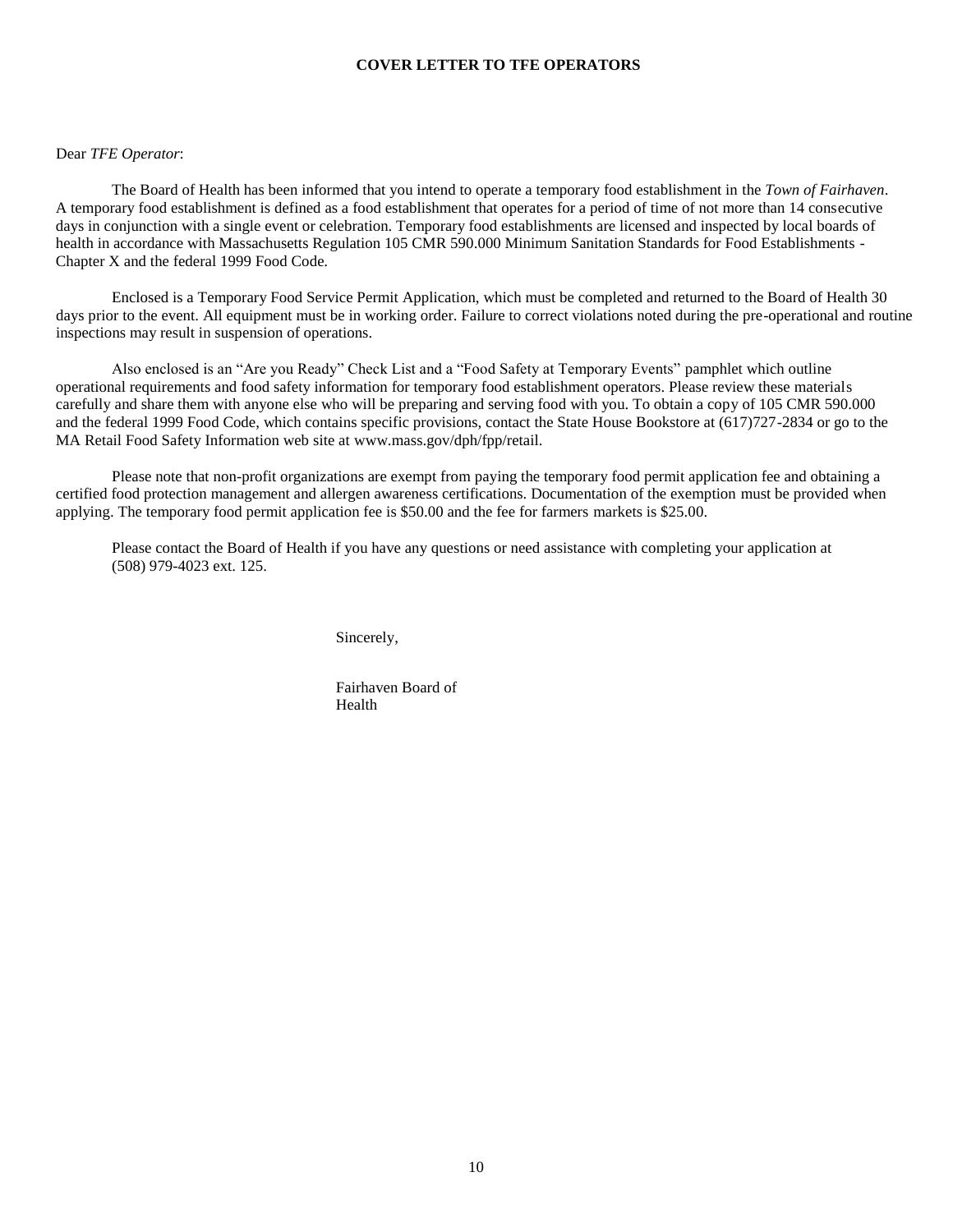

## **FAIRHAVEN BOARD OF HEALTH Permit Number:**

## **APPLICATION FOR TEMPORARY FOOD Fee: WAVIED ESTABLISHMENT PERMIT-** *HOMECOMING* Paid By: Cash/Online/Check

| ORATED FEB 2            | Name of Establishment                                                                                                                       | Operator | Contact Telephone & Email           |
|-------------------------|---------------------------------------------------------------------------------------------------------------------------------------------|----------|-------------------------------------|
|                         | Name of Event/Location                                                                                                                      |          | Date(s) of Event/Hours of Operation |
|                         | <b>Operator Mailing Address</b>                                                                                                             |          |                                     |
|                         | 1. Before completing this application, read Food Safety at Temporary Events and the temporary food service "Are You Ready?" Checklist. Have |          |                                     |
|                         |                                                                                                                                             |          |                                     |
|                         | <b>YES</b><br>NO.                                                                                                                           |          |                                     |
| you read this material? | 2. Menu: Attach or list all items. Any changes must be submitted and approved by the Board of Health at least 7 days prior to the event.    |          |                                     |
|                         |                                                                                                                                             |          |                                     |
| YES                     | 3. Will all foods be prepared at the temporary food service booth?<br>Fill out Section B below.                                             |          |                                     |

approved kitchen giving dates and times. **A and B** below.

4. List each potentially hazardous food item, and for each item check which preparation procedure will occur.

#### **SECTION A: At the approved kitchen:**

| FOOD     | Thaw | Cut/<br>Assemble | Cook | Cool | Cold<br>Holding | Reheat | Hot<br>Holding | Portion<br>Package |
|----------|------|------------------|------|------|-----------------|--------|----------------|--------------------|
| . .      |      |                  |      |      |                 |        |                |                    |
| <u>.</u> |      |                  |      |      |                 |        |                |                    |
| J.       |      |                  |      |      |                 |        |                |                    |
| 4.       |      |                  |      |      |                 |        |                |                    |
| <u>.</u> |      |                  |      |      |                 |        |                |                    |

#### **SECTION B: At the booth:**

| <b>FOOD</b> | Thaw | Cut/<br>Assemble | Cook | Cool | Cold<br>Holding | Reheat | Hot<br>Holding | Portion<br>Package |
|-------------|------|------------------|------|------|-----------------|--------|----------------|--------------------|
| . .         |      |                  |      |      |                 |        |                |                    |
| <b>L.</b>   |      |                  |      |      |                 |        |                |                    |
| J.          |      |                  |      |      |                 |        |                |                    |
| 4.          |      |                  |      |      |                 |        |                |                    |
| J.          |      |                  |      |      |                 |        |                |                    |

**Note: If your food preparation procedures cannot fit these charts, please list all of the steps in preparing each menu item on an attached sheet.**

5. Food source(s):

Source and storage of water/ice:

Storage and disposal of wastewater:

Storage and disposal of garbage:

6. On the back of this page, draw a sketch of the booth.

**I certify that I am familiar with 105 CMR 590.000 Minimum Sanitation Standards for Food Establishments - Chapter X., federal 1999 Food Code and the above described establishment will be operated and maintained in accordance with the regulations**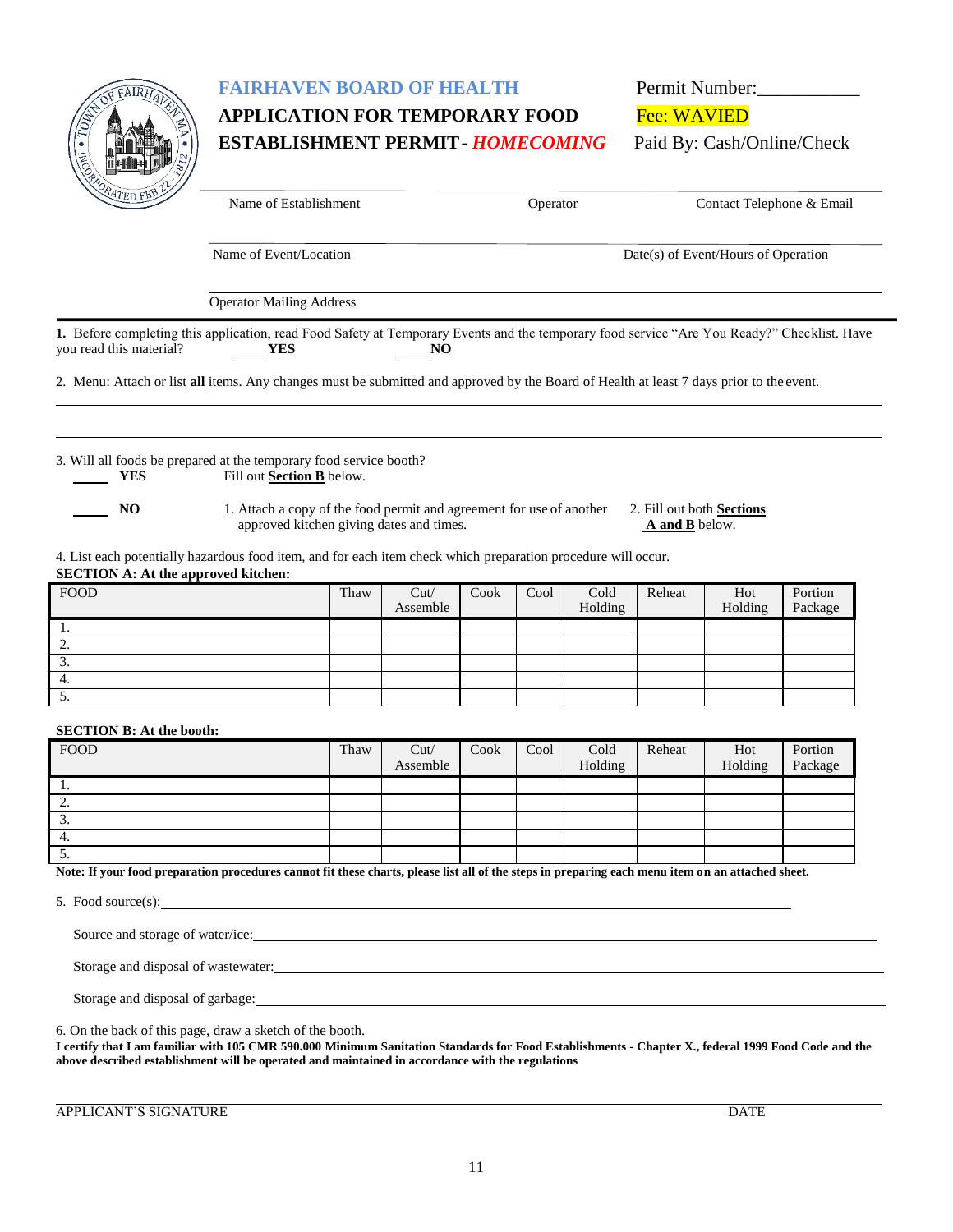**Plan Review:**

**A. Draw in the location and identify all equipment including hand wash facilities, dish wash facilities, ranges, refrigerators, worktables, food/single service storage, etc. (A certificate from the Fire Department is required for all open flames.)**

**B. Describe floor, wall and ceiling surfaces:**

## **BOARD OF HEALTH COMMENTS:**

| Approved by: | Date: |
|--------------|-------|
|--------------|-------|

Copy to Applicant: In Person \_\_\_\_\_ Mailed/Emailed \_\_\_\_\_ Date\_\_\_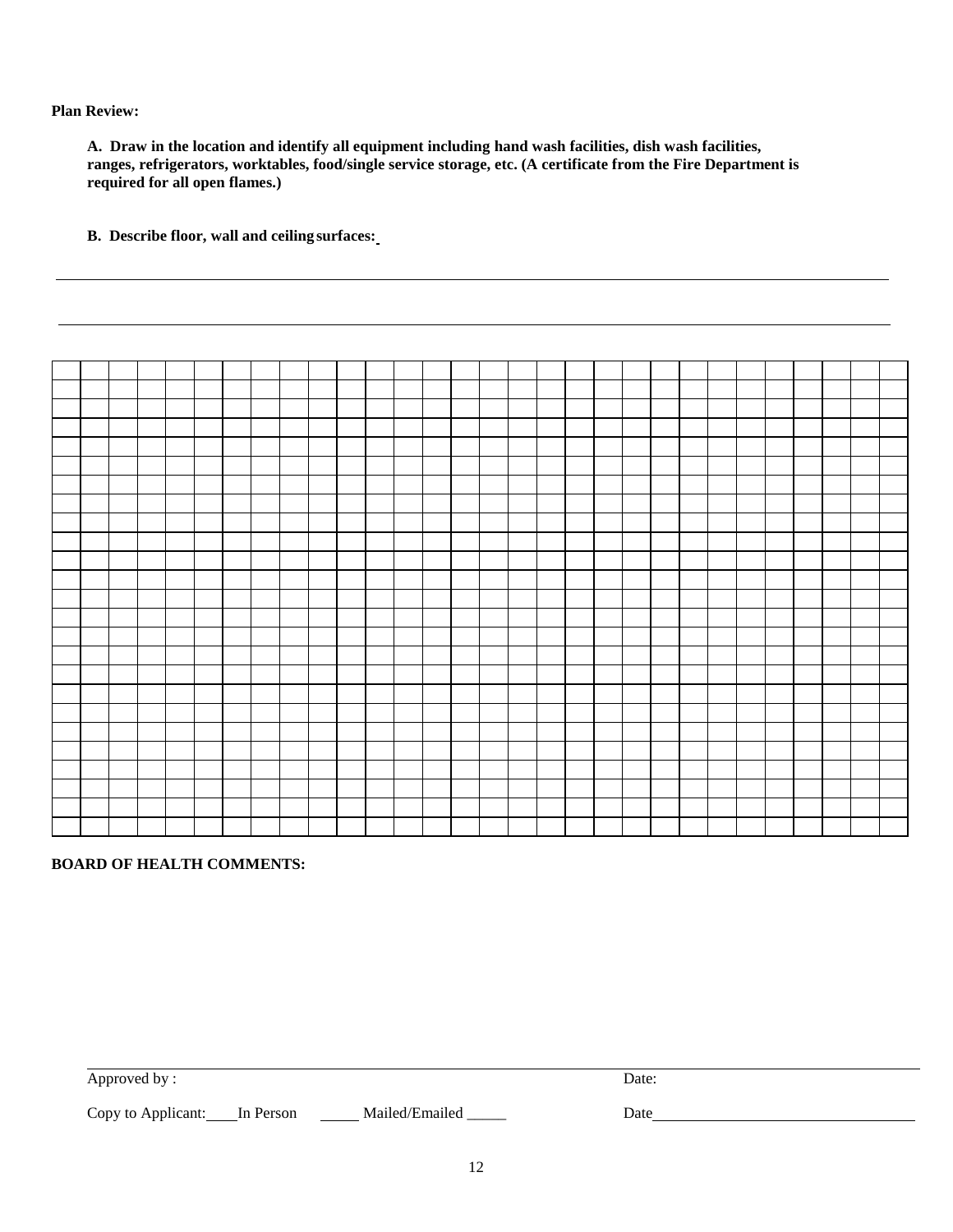## 105 CMR: DEPARTMENT OF PUBLIC HEALTH

#### 590.003: Management and Personnel-Federal *1999FoodCode*Chapter <sup>2</sup>

(A) FC 2-101.11 Assignment\* .The first paragraph in FC 2-101. 11 is stricken and replaced by the following:

(1) The permit holder shall be the person in charge or shall designate a person in charge and shall ensure that a person in charge ispresent at the food establishment during all hours ofthe operation. The owner or person(s) in charge shall designate an alternate person to be in charge at all times when they cannot be present. The alternate, when acting as the person in charge shall be responsible for all duties specified in FC  $2-103.11$  and must be adequately trained by the person in charge to ensure that the establishment operates in compliance with 105 CMR 590.000.

(2) In addition to the provisions in 105 CMR 590.003(A)(1), effective one year from the date ofpromulgation of 105 CMR 590.000 each food establishment shall employ at least one full-time equivalent (FTE) person in chargewho shall be an on-sitemanager orsupervisor and is at least 18 years of age and who by being a certified food protection manager has shown proficiency of required information through passing a test that is part of an accredited program recognized by the Department.

(3) 105 CMR 590.003(A)(2) shall not apply to:

(a) Temporary food establishments operated by non-profit organizations such as, but not limited to, school sporting events, firemen's picnics, grange and church suppers and fairs;

(b) Daycare operations which serve only snacks;

(c) Food establishments restricted to the sale of pre-packaged food and limited preparation of non-potentially hazardous food and meat and poultry products processed under U.S.D.A supervision with a nitrite level of at least 120 PPM and a minimum brine concentration of 3.5%;

(d) Satellite feeding sites, which receive prepared meals from commissaries for immediate service.

(4) Documentation that at least one full-time equivalent person in charge has demonstrated knowledge of food safety as specified in  $10\overline{5}$  CMR  $5\overline{9}0.003(A)(2)$  shall be prominently posted in the establishment next to the food establishment permit. Such documentation shall be removed when the individual(s) is no longer employed on-site by the establishment.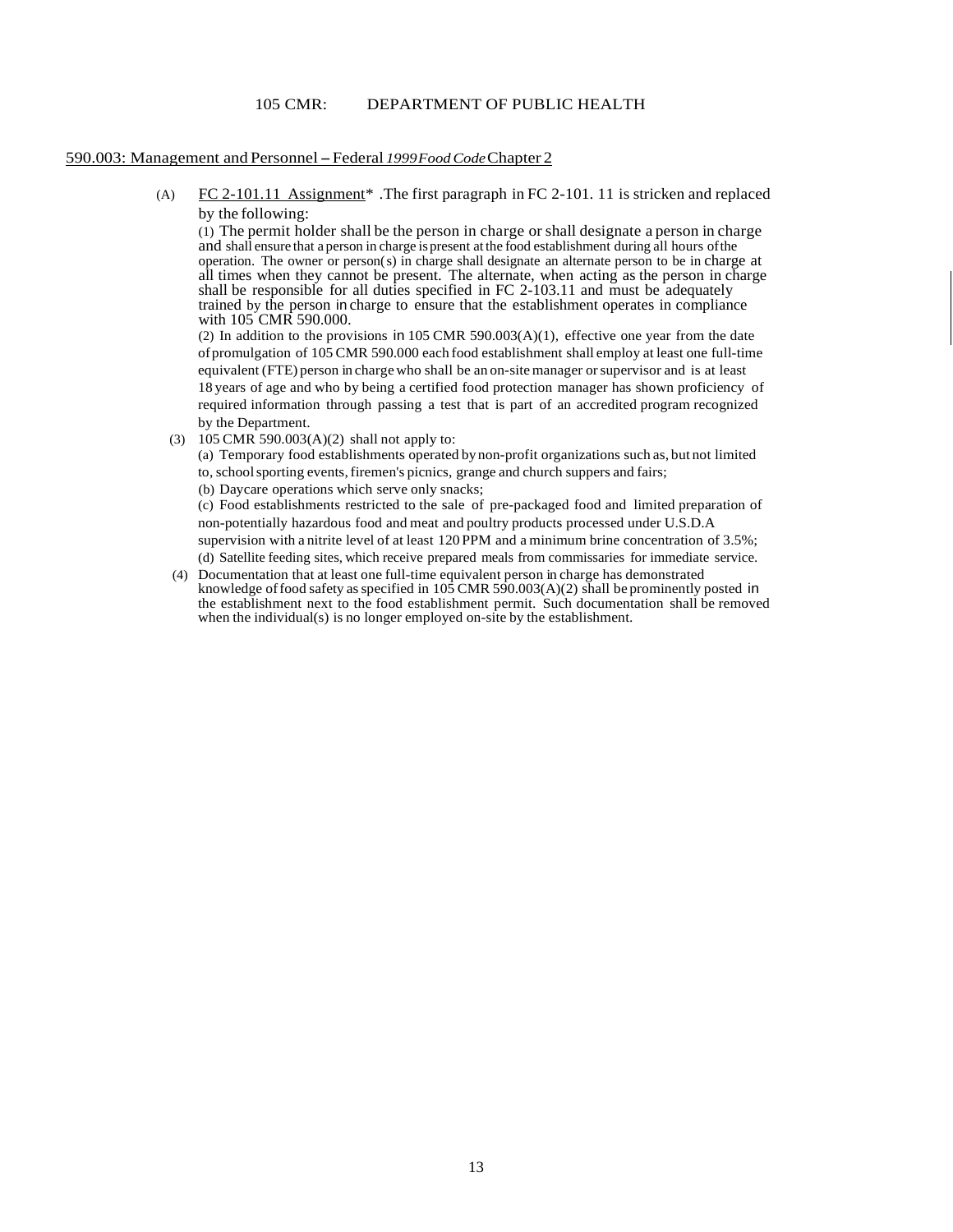

DEVAL L. PATRICK GOVERNOR

TIMOTHY P. MURRAY LIEUTENANT GOVERNOR

JUDYANN BIGBY, MD **SECRETARY** 

JOHN AUERBACH **COMMISSIONER** 

## The Commonwealth of Massachusetts

**Executive Office of Health and Human Services Department of Public Health** Bureau of Environmental Health Food Protection Program 305 South Street, Jamaica Plain, MA 02130-3597 617-983-6712 617-983-6770 - Fax

- TO: Local Boards of Health
- FROM: Kim Foley, Acting Director MDPH/BEH Food Protection Program

DATE: January 3, 2011

## **RE: Enforcement Guidelines for Allergen Awareness Regulation**

The following guidelines for interpreting and enforcing the allergen awareness section of 105 CMR 590.000 are provided by the MDPH Food Protection Program (FPP) in accordance with 105 CMR 590.010(E). To obtain copies of any of the documents discussed in these guidelines,

- (a) Go to the FFP website at  $\frac{http://www.mass.gov/dph/fpp}{http://www.mass.gov/dph/fpp}$  $\frac{http://www.mass.gov/dph/fpp}{http://www.mass.gov/dph/fpp}$  $\frac{http://www.mass.gov/dph/fpp}{http://www.mass.gov/dph/fpp}$
- (b) Under "What's New", select the link for "Food Allergen Awareness Training and Regulation"
- (c) Under "Special Operations", look under the title "Food Allergen Awareness Training and Regulation", and select a link for information.
- (1) **Background**  In order to implement requirements of the Allergen Awareness Act, M.G.L. c. 140, § 6B, the MDPH Public Health Council voted on June 9, 2010 to amend Chapter 10 of State Sanitary Code, 105 CMR 590.000, *Minimum Sanitation Standards for Food Establishments*. The allergen awareness amendments to the Food Code are available at the FPP website discussed above.
- versions of the Food Allergy & Anaphylaxis Network: the 2005 version, and the 2009 (2) **Poster** – Section 105 CMR 590.009(G)(1) requires food establishment to display an MDPH-approved poster in the employee work area. MDPH has approved two (2)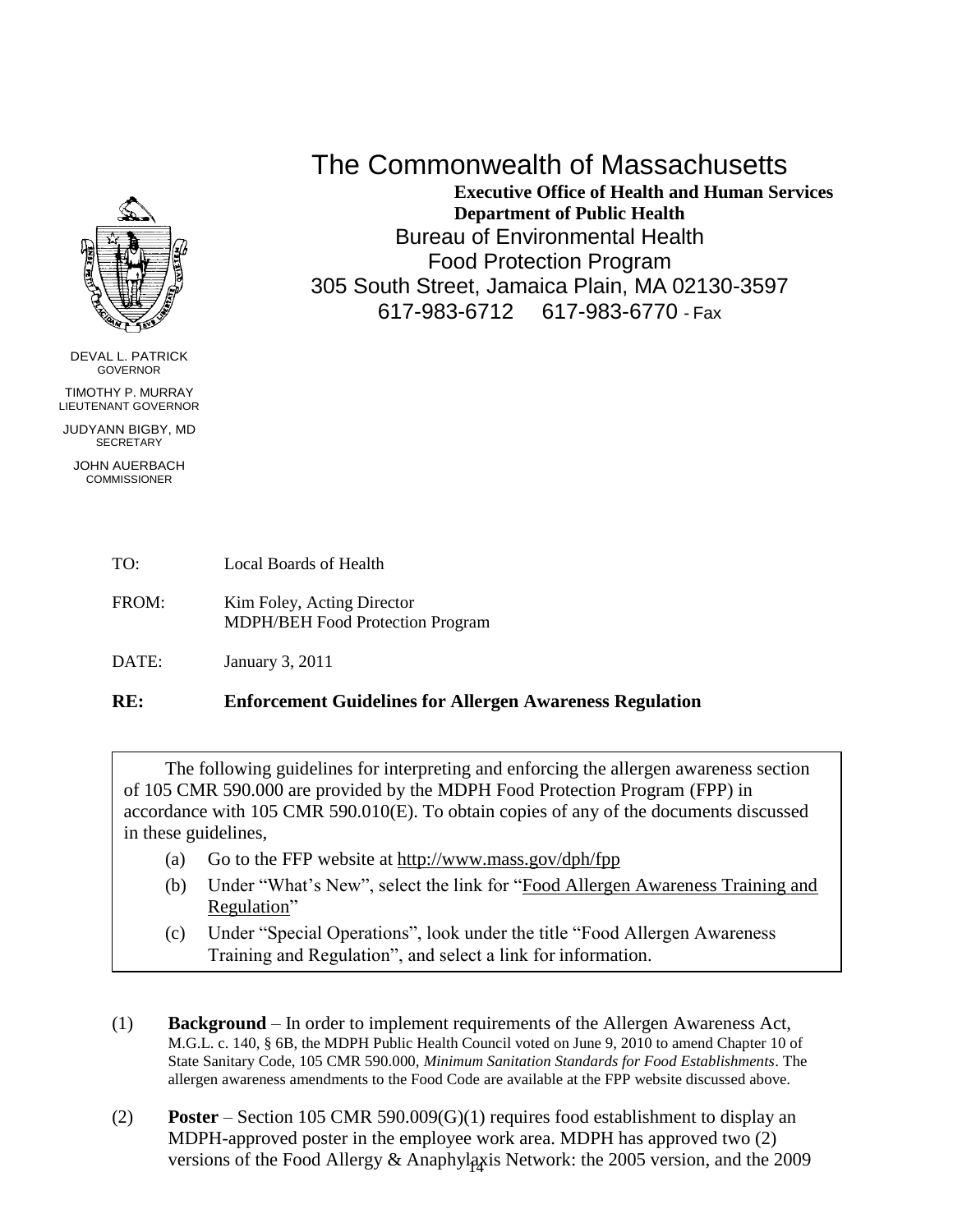version. These posters are available on the FPP website discussed above and at [http://www.foodallergy.org/page/restaurant-poster.](http://www.foodallergy.org/page/restaurant-poster) If one of these two posters is on display as required, then additional posters may be displayed also. In other words, an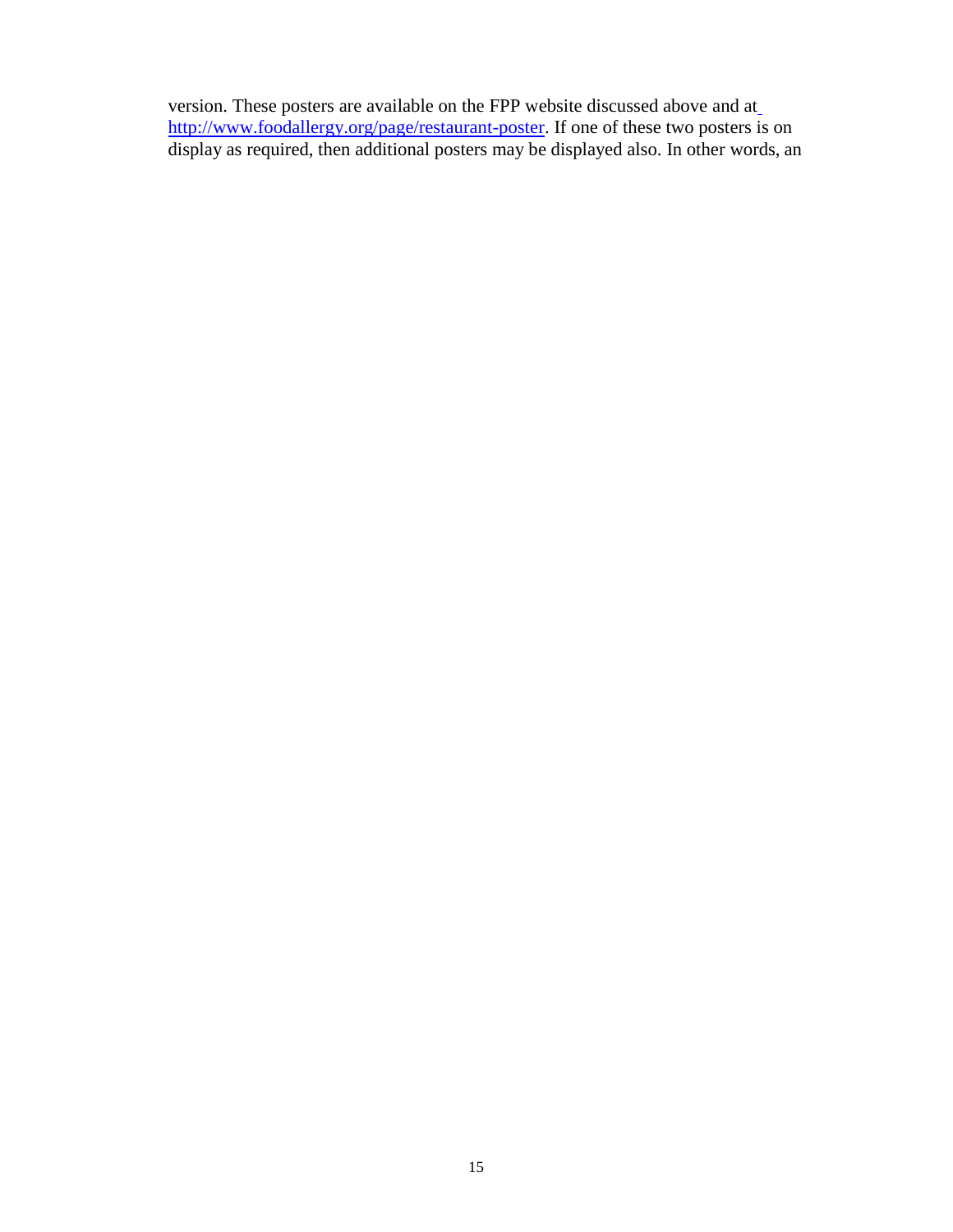alternative poster may be on display, provided that an MDPHapproved poster is displayed in the employee work are as required by 105 CMR 590.009(G)(1).

- (3) **Menu Notice –** Section 105 CMR 590.009(G)(2) requires all menus and menu boards in the food establishment to display the words "Before placing your order, please inform your server if a person in your party has a food allergy". For more detailed information on what to look for during an inspection, please refer to the Q&As sheet on the FPP website.
- (4) **Point of Service Notice –** Section 105 CMR 590.009(G)(2)(b)2 allows food establishment to utilize this option in lieu of placing a notice on a menu board. The wording which describes the size and location of the notice was taken from section 105 CMR 590.009(F), which prohibits the sale of tobacco to minors. Board of Health inspectors who are familiar with the "no sale of tobacco to minors" signs already on cash registers can compare those signs to any allergen notices which appear in order to determine if they can be "read from a distance of five feet".
- (5) **Training Certificate**  Sections 105 CMR 590.009(G)(3) requires at least one certified food protection manager in each effected establishment to obtain a food allergen awareness training certificate by February 1, 2011. The names and contact information about vendors who provide these certificate video are available at the FPP website discussed above.
- (6) **Inspection Report**  A prototype inspection report that meets the requirements of the new amendments is available on the FPP website discussed above. Alternative forms which are consistent with this prototype may be used if approved by FPP in accordance with 105 CMR 590.013(E)(1). Please note that the only difference between this and earlier reports is the addition of the line "Allergy Awareness 590.009(G)  $\Box$ " in the upper right-hand corner under the title "Non-compliance with:".
- (7) **Documenting Non-compliance –** If an establishment is not in compliance with the allergen awareness regulation, then the Board of Health inspector should check the box next to "Allergy Awareness 590.009(G)  $\Box$ " (see above), and record the findings in the narrative section of the inspection report in accordance with 105 CMR 590.013(E)(1). FPP believes it is reasonable for an inspector to give a food establishment 10 days or less to correct conditions of non-compliance which relate to the allergen awareness sections of the Food Code.
- (8)  $Q\&As$  The FPP website discussed above contains a list of questions and answers that will be updated on a regular basis. If you have a question about this regulation that you would like to add to the list, please contact FPP.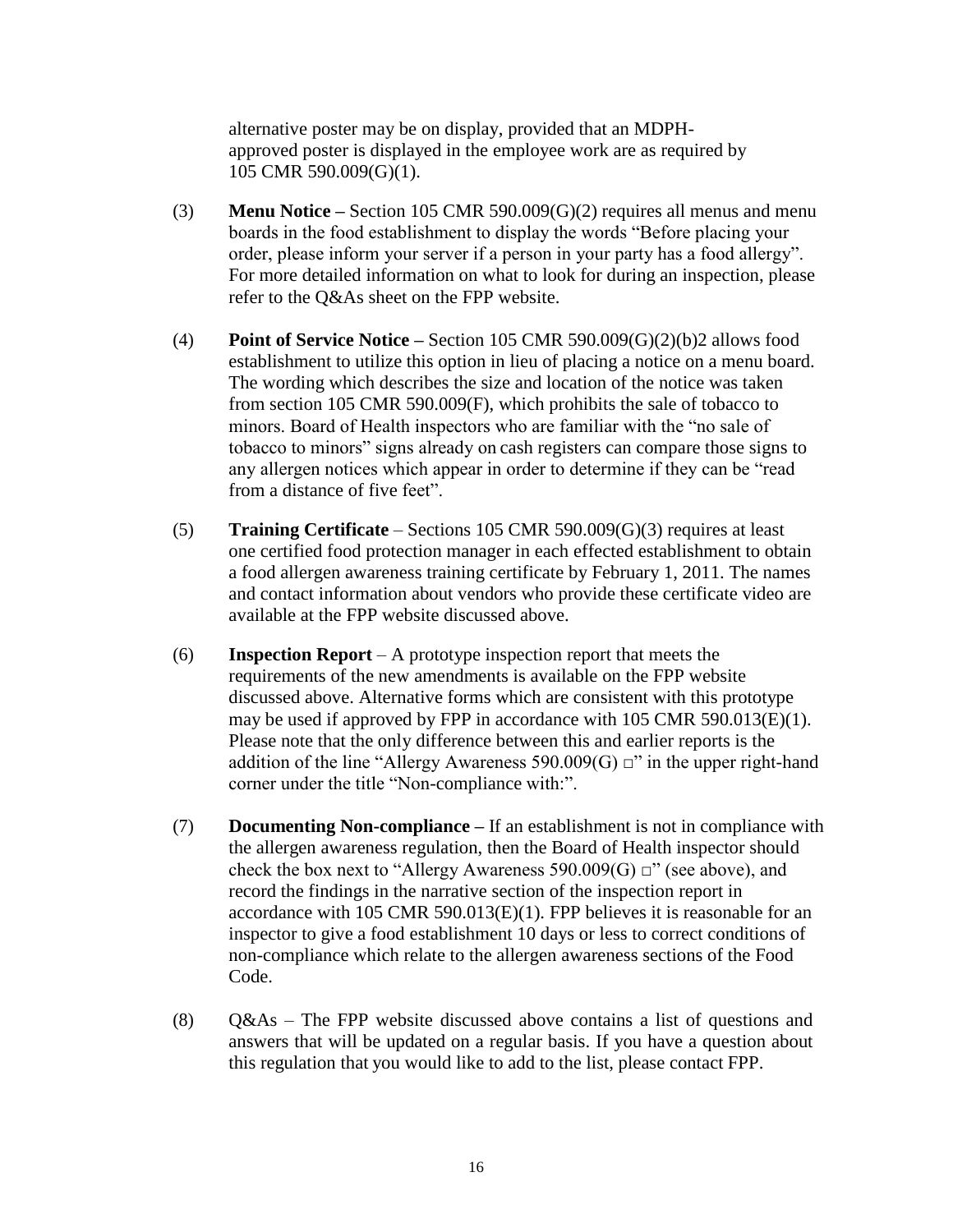## **ALLERGEN REGULATIONS**

## 105 CMR 590.000: STATE SANITARY CODE CHAPTER X – MINIMUM SANITATION STANDARDS FOR FOOD ESTABLISHMENTS

## *(1) ADD new definition in 105 CMR 590.002(B):*

**Major Food Allergen means:**

- **(1) Milk, eggs, fish (such as bass, flounder, or cod), crustaceans (such as crab, lobster, or shrimp), tree nuts (such as almonds, pecans or walnuts), wheat, peanuts and soybeans; and**
- **(2) A FOOD ingredient that contains protein derived from a FOOD named in subsection (1).**

**Major food allergen" does not include:**

- (a) **Any highly refined oil derived from a FOOD specified in subsection (1) or any ingredient derived from such highly refined oil; or**
- (b) **Any ingredient that is exempt under the petition or notification process specified in the federal Food Allergen Labeling and Consumer Protection Act of 2004 (Public Law 108-282).**

#### *(2) Amend the definitions of "menu" and "menu board" in 590.002(B) as follows:*

Menu means a printed list or pictorial display of a food item or items and their price(s) that are available for sale from a food establishment, and includes menus distributed or provided outside of the establishment.

Menu Board means any list or pictorial display of a food item or items and their price(s) posted within or outside a food establishment.

*(3) Amend as follows 105 CMR 590.003(B)* (Management and Personnel – federal 1999 Food Code Chapter<sup>2</sup>)

(B) FC 2-102.11 Demonstration

…

The areas of knowledge include:

… **(17) No later than February 1, 2011:**

**(a) Describing FOODS identified as MAJOR FOOD ALLERGENS and describing the symptoms that MAJOR FOOD ALLERGENS could cause in a sensitive individual who has an allergic reaction; and (b) Ensuring that employees are properly trained in food allergy awareness as it relates to their assigned duties.**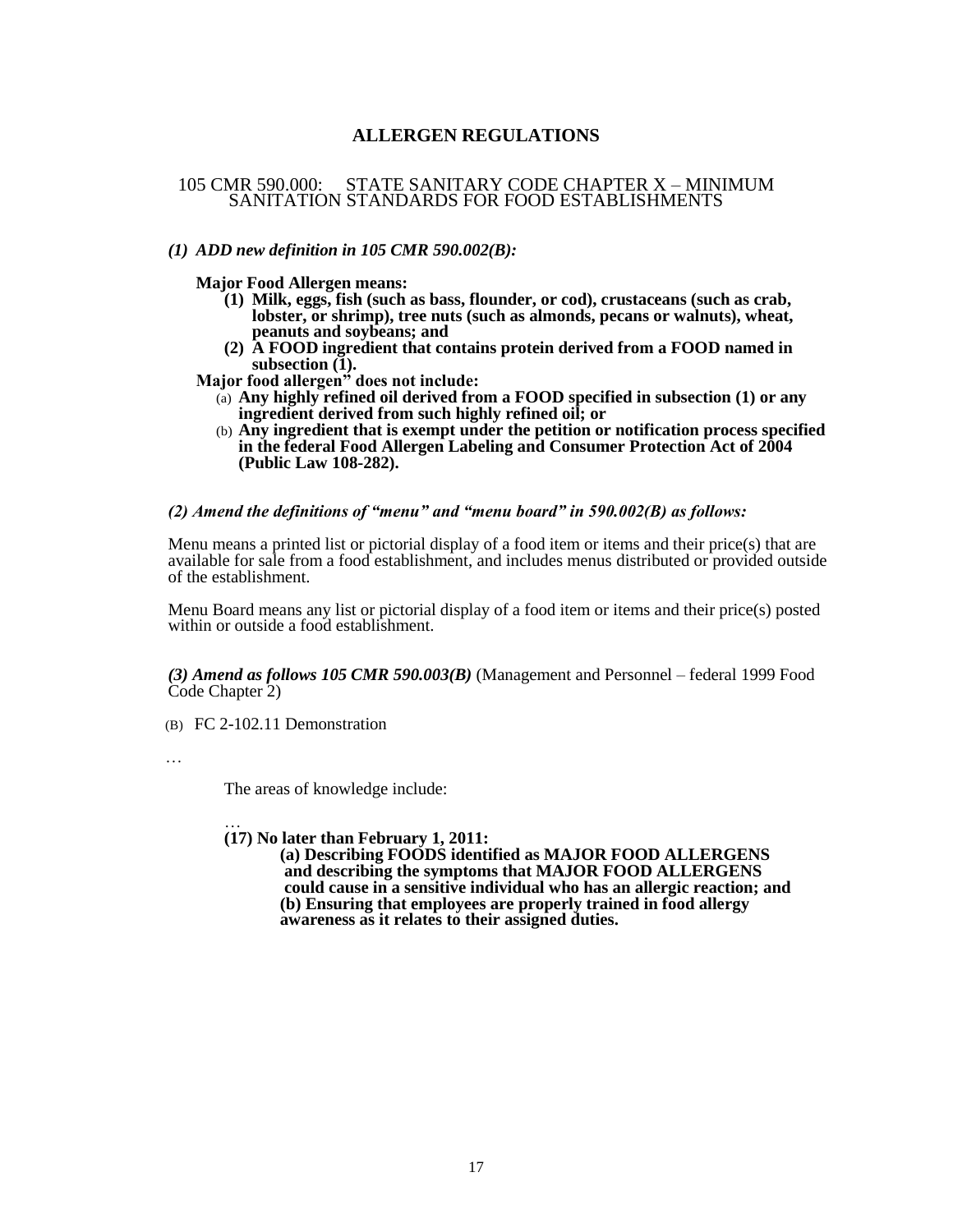*(4) Amend 590.009: Special Requirements to add new subsection (G):*

**(G) Food Allergy Awareness Requirements. Food establishments that cook, prepare, or serve food intended for immediate consumption either on or off the premises shall comply with the following requirements.**

**(1) Poster. No later than October 1, 2010, such food establishments shall prominently display in the employee work area a poster approved by the Department, no smaller than 8.5 by 11 inches, relating to major food allergens. The poster shall include the following information:**

**(a) Major food allergens;**

**(b) Health risks of food allergies;**

**(c) Procedure to follow when a customer states that he or she has a food allergy; and**

**(d) Emergency procedure to follow if a customer has an allergic reaction to a food.**

**(2) Notice on printed menus and menu boards. Such food establishments shall include on all printed menus and menu boards a clear and conspicuous notice requesting a customer to inform the server before placing an order, about the customer's allergy to a major food allergen. The notice shall state:** *Before placing your order, please inform your server if a person in your party has a food allergy.*

**(a) Effective Date. The notice must be included on printed menus and on indoor and outdoor menu boards, including drive-through menu boards, no later than October 1, 2010.**

**(b) Menu Boards.**

**1. All notices on menu boards must be easily readable from the point of service at which food is ordered. On the menu board itself, the font size of the notice must be equal to or greater than the font size of the smallest menu item listed on the menu board.**

**2. In lieu of placing the notice directly on the indoor or outdoor menu board itself, the food establishment may post the notice adjacent to the menu board or at each point of service where food is ordered. Such notice must be securely posted in a manner so that it may be easily seen and read from a distance of five feet by a person standing at or approaching the point of service, shall directly face the purchaser, and shall not be obstructed by view.**

**(3) Food Allergen Awareness Training**

**(a) By February 1, 2011, such food establishments shall have on staff a certified food protection manager who has been issued a Massachusetts certificate of allergen awareness training by an allergen awareness training verification program recognized by the Department. The certificate will be valid for 5 years.**

**(b) The certified food protection manager shall:**

**1. Demonstrate knowledge of MAJOR FOOD ALLERGENS by posting the Massachusetts food allergen awareness training certificate; and**

**2. Ensure that employees are properly trained in food allergy awareness as it relates to their assigned duties.**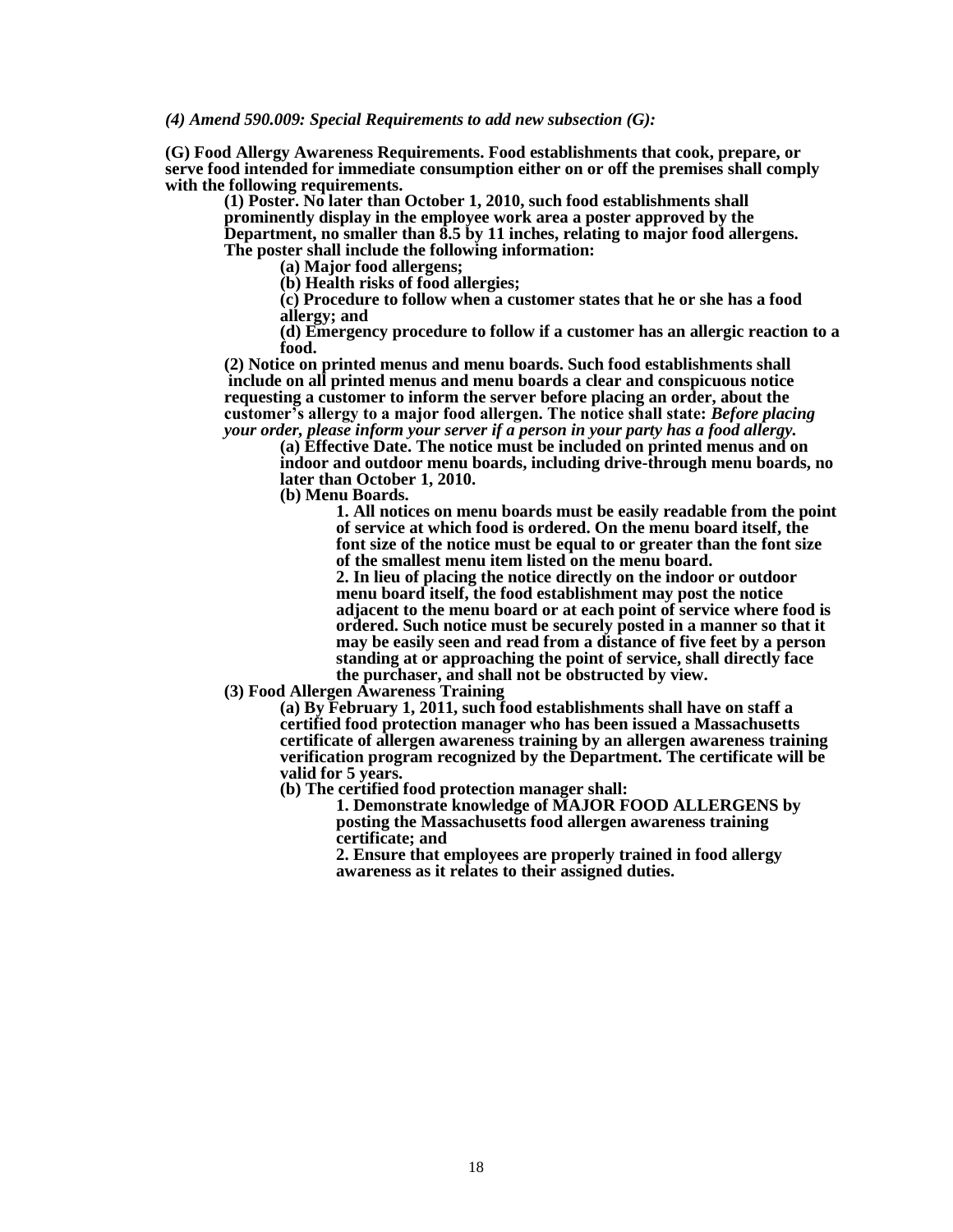**(3) Exemptions**

**(a) Public and private schools, educational institutions, summer camps, childcare facilities, and other child care programs approved to participate in USDA Child Nutrition Programs are exempt from 105 CMR 590.009(G), with the exception of 105 CMR 590.009(G)(3)(b)2., provided that they have:**

**1. Written policies and procedures for identifying, documenting, and accommodating students with food allergies, and**

**2. Documentation verifying participation in food allergen training recognized by the Massachusetts Department of Elementary and Secondary Education and the Massachusetts Department of Public Health.**

**(b) Food service operations in institutional settings in which food is prepared and/or served to a specific population (for example, hospitals, non-profit organizations, Older American Act Elderly Nutrition programs, and charitable food facilities) that have written procedures for identifying, documenting, and accommodating their clients with food allergies are exempt from 105 CMR 590.009(G)(2).**

**(c) Temporary food establishments operated by non-profit organizations are exempt from 105 CMR 590.009(G).**

Regulatory authority: MGL c. 140, § 6B.